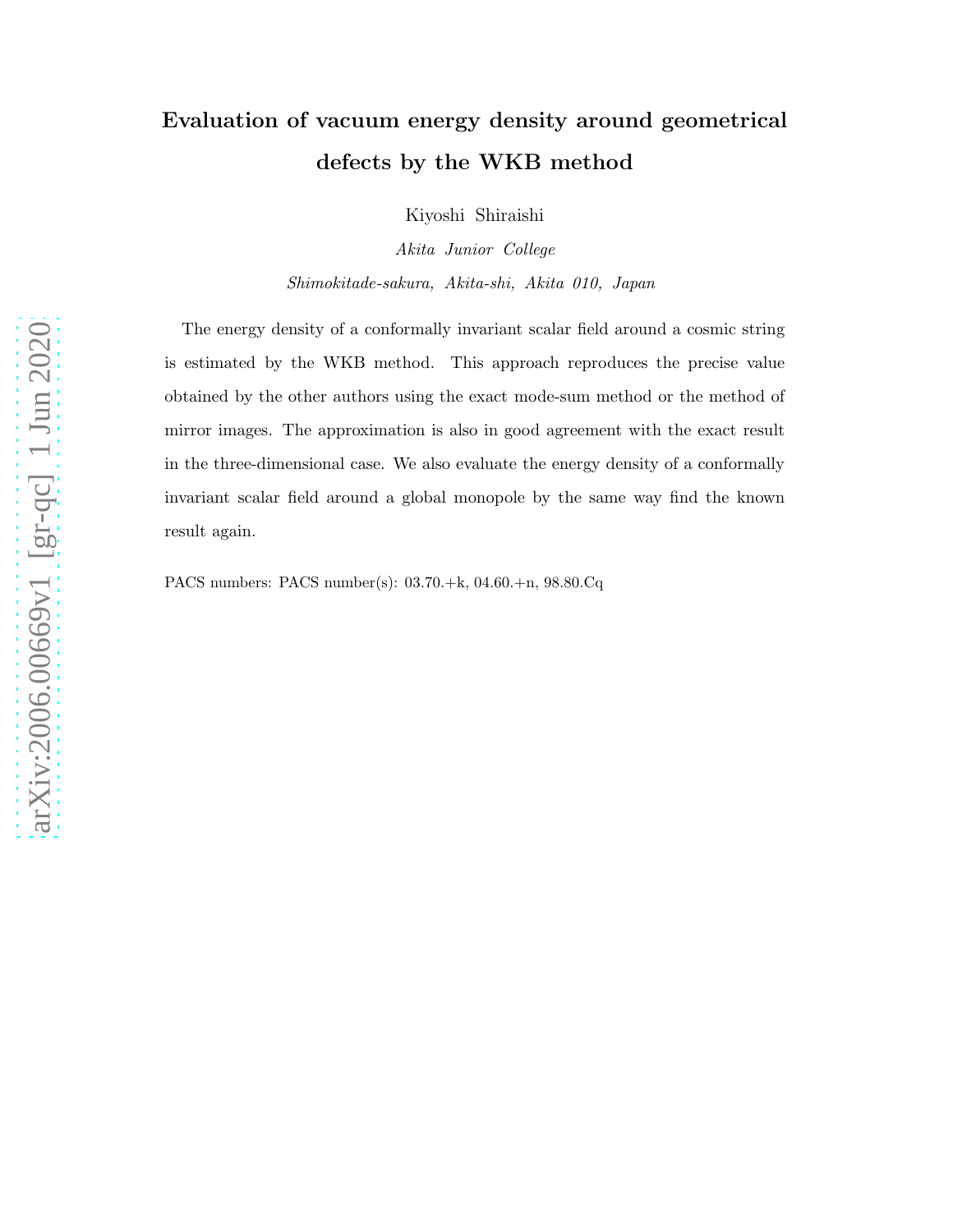#### I. INTRODUCTION

The vacuum energy of free fields on the conical space created by the presence of an idealized cosmic string [1] can be computed by the several ways [2]. The metric describing an infinitely long straight cosmic string laid along the z axis is given by  $|1|$ 

$$
ds^{2} = -dt^{2} + dz^{2} + dr^{2} + b^{2}r^{2}d\phi^{2},
$$
\n(1.1)

where b is a parameter that characterizes the cosmic string. Using this, the deficit angle is expressed as  $2\pi(1-b)$  and the mass density of the string is  $(1-b)/(4G)$ . For a conformally invariant scalar field, the vacuum expectation value of the energy density at one-loop level in the spacetime described by the metric (1.1) has been found to be [2]

$$
\rho_{vac} = -\frac{1}{1440\pi^2 r^4} \left(\frac{1}{b^4} - 1\right) \tag{1.2}
$$

In this paper, we evaluate the quantum vacuum energy of a conformally invariant scalar field using the WKB method. The derivation is simple and pedagogical: Moreover, this yields considerably accurate values in many cases. As a quantum field, we consider only a conformally invariant scalar field in this paper.

The organization of this paper is as follows. In Sec. II we study the WKB estimation of vacuum energy density of a conformally invariant scalar field around a straight cosmic string. The result is compared with the known one obtained by other methods. The technique is generalized to the cases of general spacetime dimensions in Sec. III. In Sec. IV, we treat vacuum energy around a global monopole. Sec, V is devoted to summary of the results.

### II. WKB EVALUATION OF VACUUM ENERGY AROUND A COSMIC STRING

The vacuum energy at one-loop level arises from the zero-point energy of quantum fields [3]. Formally, it is written by

$$
E_0 = \frac{1}{2} \sum_{\lambda} \omega_{\lambda} \tag{2.1}
$$

where  $\omega$  is the frequency of each normal mode in the expansion of the field. The subscript  $\lambda$  characterizes each normal mode. The formal expression (2.1) diverges due to unlimitedly high frequency modes. Therefore, to get a meaningful conclusion for the vacuum energy  $E_{vac}$ ,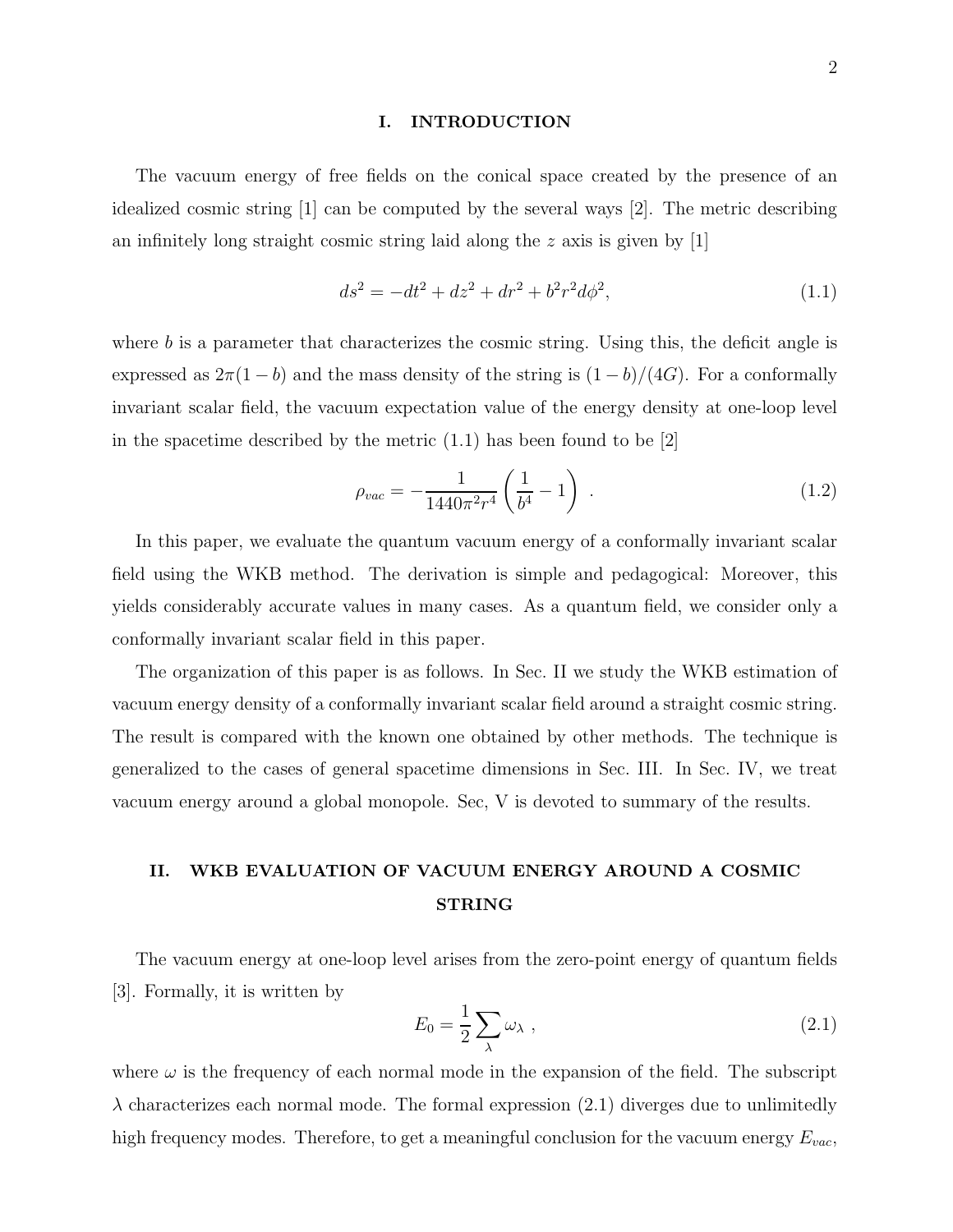we must regularize  $E_0$  and subtract proper energy of standard, which is usually defined for a flat Minkowsky space.

We start with the expression  $(2.1)$  to obtain vacuum energy density in the spacetime described by the metric (1.1) representing the presence of a cosmic string. We demonstrate evaluation of the vacuum energy that comes from a conformally invariant scalar field governed by the Lagrangian

$$
\mathcal{L} = \frac{1}{2} \nabla^{\mu} \varphi \nabla_{\mu} \varphi + \frac{1}{2} \xi R \varphi^{2}, \qquad (2.2)
$$

where R is the scalar curvature and  $\xi = 1/6$  in the four-dimensional spacetime.

If the expression (2.1) is calculated naively, it is found to be divergent not only because of the unlimitedly high frequency modes but also because of the singularity of the space for the present case. On the dimensional ground, the energy density should be proportional to  $1/r<sup>4</sup>$ . Other length or mass scales are absent in the conformally invariant theory, at least in one-loop calculations. Thus our aim can be said to be determination of the coefficient of  $1/r<sup>4</sup>$  in the expression of the vacuum energy density.

The equation of motion for the scalar field is derived from (2.2) as

$$
(\Box - \xi R)\varphi = 0. \qquad (2.3)
$$

Now we define the following mode function:

$$
\varphi = e^{-i\omega t} e^{ikz} e^{i\ell \phi} \chi_{\omega k\ell}(r) , \qquad (2.4)
$$

where  $\ell = 0, \pm 1, \pm 2, \ldots$  Substituting the metric (1.1) and the mode function (2.4) into the wave equation (2.3), we get a differential equation for the radial function  $\chi_{\omega k\ell}(r)$ ,

$$
\frac{1}{r}\frac{\partial}{\partial r}r\frac{\partial}{\partial r}\chi_{\omega k\ell}(r) + \left(\omega^2 - k^2 - \frac{\ell^2}{b^2 r^2}\right)\chi_{\omega k\ell}(r) = 0.
$$
\n(2.5)

To simplify the equation, we use the new coordinate  $y$  defined by

$$
y = \ln r/r_0 \tag{2.6}
$$

where  $r_0$  is an arbitrary constant. Then the differential equation concerning the radial function becomes

$$
\frac{d^2\chi_{\omega k\ell}(y)}{dy^2} + W(y; \omega, k, \ell)\chi_{\omega k\ell}(y) = 0 , \qquad (2.7)
$$

where

$$
W(y; \omega, k, \ell) \equiv (\omega^2 - k^2) r_0^2 e^{2y} - \frac{\ell^2}{b^2} .
$$
 (2.8)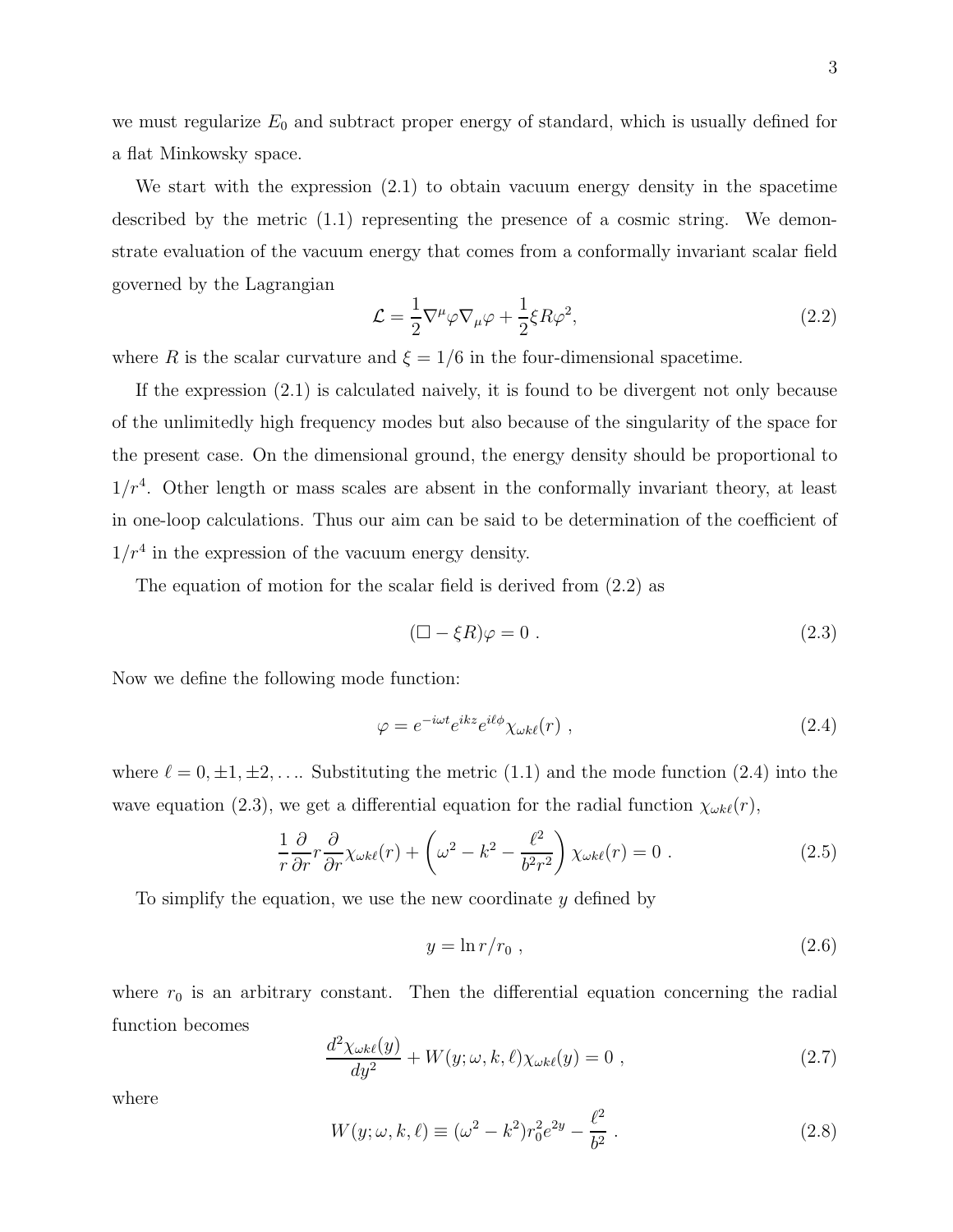The solution according to the WKB approximation is given by

$$
\chi_{\omega k\ell}(y) \approx \frac{1}{\sqrt[4]{W(y;\omega,k,\ell)}} \sin \int^y \sqrt{W(y;\omega,k,\ell)} \, dy \,. \tag{2.9}
$$

Suppose that the "wall" is located at  $r = L$ , which is an infrared cutoff in some sense. On the other hand, near the conical singularity, we set a small cutoff at  $r = \delta$ . We assume the boundary conditions  $\chi_{\omega k\ell} = 0$  at  $r = \delta$  and  $r = L$ . In this situation, a quantum number  $n$  is associated with the radial wave function as

$$
n\pi = \int_{\ln \delta/r_0}^{\ln L/r_0} \sqrt{W(y;\omega,k,\ell)} dy
$$

$$
= \int_{\delta}^{L} \sqrt{\omega^2 - k^2 - \frac{\ell^2}{b^2 r^2}} dr . \qquad (2.10)
$$

Therefore the total number  $g(\omega)$  of wave modes per unit length along the cosmic string with the frequency  $\langle \omega \rangle$  is written by

$$
g(\omega) = \int \frac{dk}{2\pi} \sum_{\ell} n(\omega, k, \ell) , \qquad (2.11)
$$

where the sum over  $\ell$  and integration over k is taken just for real positive values of the integrand.

We now get the vacuum energy per unit length along the cosmic string,

$$
E_0 = \frac{1}{2} \int dg(\omega) \omega
$$
  
=  $-\frac{1}{2} \int d\omega g(\omega)$   
=  $-\frac{1}{2\pi} \int d\omega \int \frac{dk}{2\pi} \sum_{\ell} \int_{\delta}^{L} \sqrt{\omega^2 - k^2 - \frac{\ell^2}{b^2 r^2}} dr$ . (2.12)

Changing the order of integration, we have

$$
E_0 = \int_{\delta}^{L} \rho_0(b) \ 2\pi b \, r dr \ , \qquad (2.13)
$$

with

$$
\rho_0(b) \equiv -\frac{1}{4\pi^2 br} \int d\omega \int \frac{dk}{2\pi} \sum_{\ell} \sqrt{\omega^2 - k^2 - \frac{\ell^2}{b^2 r^2}} \,. \tag{2.14}
$$

The integration over r in (2.13) diverges in the limit  $\delta \to 0$ , since "vacuum energy density"  $\rho_0(b)$  should be proportional to  $1/r^4$ . Accordingly, we have only to manage the ultraviolet divergence in the formal expression of  $\rho_0(b)$ .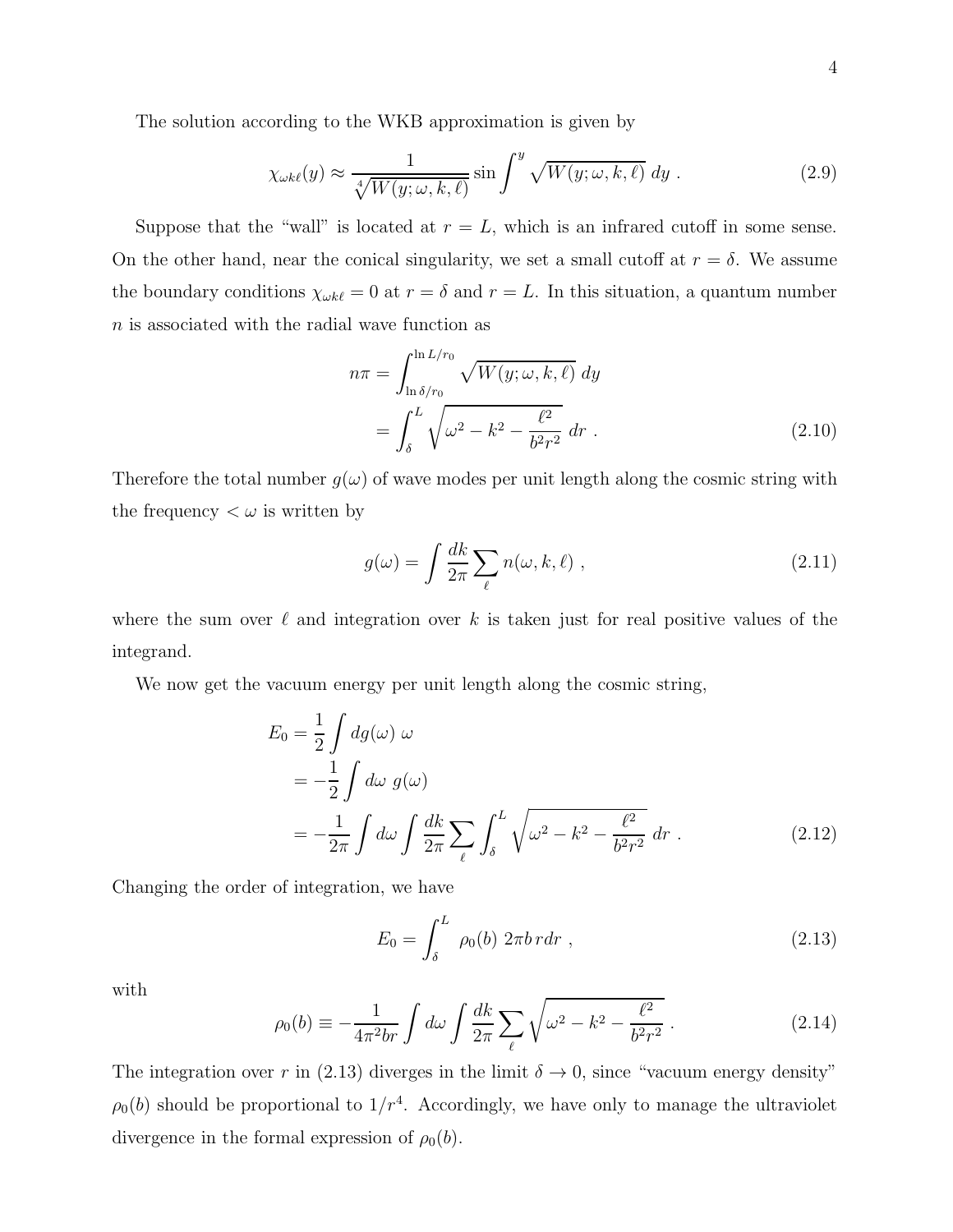We again change the order of integration and perform the integration over  $\omega$  first. We treat the divergent integration by analytical continuation. That is, the square root in the expression of  $\rho_0(b)$  is regarded as the  $(\frac{1}{2} - \epsilon)$ th power. The outcome of the integration is

$$
\rho_0(b) = -\frac{\mu^{2\epsilon}}{4\pi^2 br} \int \frac{dk}{2\pi} \sum_{\ell=-\infty}^{\infty} \frac{1}{\sqrt{4\pi}} \Gamma\left(\frac{3}{2} - \epsilon\right) \Gamma\left(-1 + \epsilon\right) \left(k^2 + \frac{\ell^2}{b^2 r^2}\right)^{1-\epsilon},\tag{2.15}
$$

where the constant  $\mu$  has the dimension of mass.

Next, we perform the integration over  $k$ . Then we get

$$
\rho_0(b) = -\frac{\mu^{2\epsilon}}{4\pi^2 br} \sum_{\ell=-\infty}^{\infty} \frac{1}{4\pi} \Gamma\left(\frac{3}{2} - \epsilon\right) \Gamma\left(-\frac{3}{2} + \epsilon\right) \left(\frac{\ell^2}{b^2 r^2}\right)^{\frac{3}{2} - \epsilon}.
$$
 (2.16)

Discarding the term for  $\ell = 0$ , we can rewrite the above as

$$
\rho_0(b) = -\frac{(\mu br)^{2\epsilon}}{8\pi^3 (br)^4} \Gamma\left(\frac{3}{2} - \epsilon\right) \Gamma\left(-\frac{3}{2} + \epsilon\right) \zeta\left(-3 + 2\epsilon\right) ,\qquad (2.17)
$$

where  $\zeta(z)$  is the Riemann's zeta function.

Taking the limit  $\epsilon \to 0$  in the context of analytic continuation, we find the following finite quantity:

$$
\rho_0(b) = -\frac{1}{8\pi^3 (br)^4} \Gamma\left(\frac{3}{2}\right) \Gamma\left(-\frac{3}{2}\right) \zeta(-3) \n= -\frac{1}{1440\pi^2 (br)^4} ,
$$
\n(2.18)

where the numerical values are substituted (see, for example, [4].).

Finally, the finite vacuum energy density is obtained by subtraction as

$$
\rho_{vac} = \rho_0(b) - \rho_0(1) \n= -\frac{1}{1440\pi^2 r^4} \left(\frac{1}{b^4} - 1\right).
$$
\n(2.19)

This result coincides with the known result obtained by exact mode summation or mirrorimage method [2].

We can also consider a "twisted" scalar field [5], which has a special periodicity in  $\phi$ :  $\varphi(t, z, r, \phi) = -\varphi(t, z, r, \phi + 2\pi)$ . For the twiwted field, the vacuum energy can be obtained by replacing  $\ell \to \ell + 1/2$ . Thus the vacuum energy density before subtraction is derived as

$$
\rho_0^T(b) = -\frac{7}{8}\rho_0(b) \tag{2.20}
$$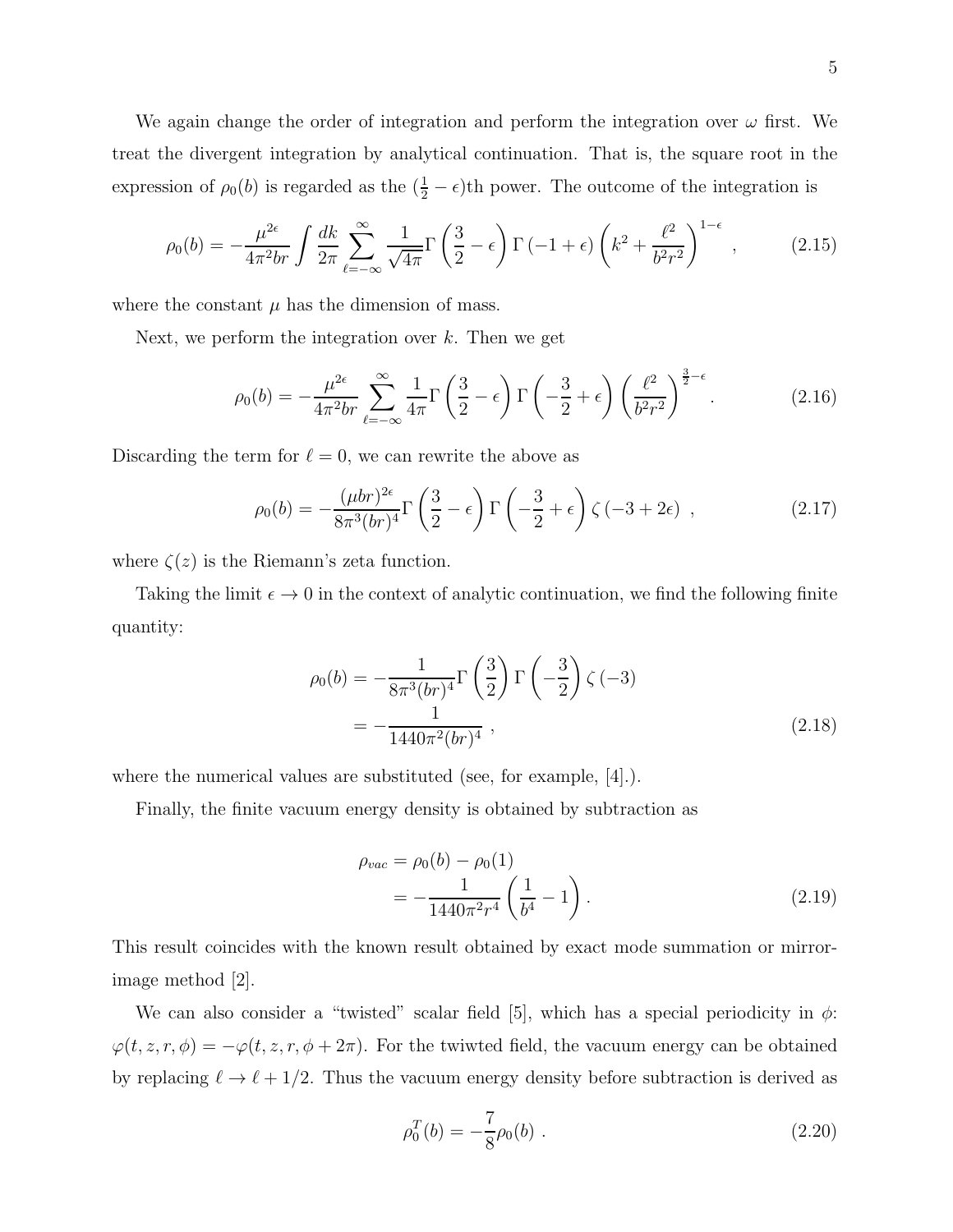Then the finite vacuum energy density is given by

$$
\rho_{vac}^T = \rho_0^T(b) - \rho_0(1) \n= \frac{7b^{-4} + 8}{11520\pi^2 r^4},
$$
\n(2.21)

which also turns out to be the exact expression [2].

In the next section, the procedure of evaluation of vacuum energy is generalized to an arbitrary dimensional case.

## III. VACUUM ENERGY FOR A CONICAL DEFECT IN GENERAL DIMENSIONS

In this section, we consider a conical singularity in general dimensions. The  $(d+3)$ dimensional metric is written by

$$
ds^{2} = -dt^{2} + (dx^{1})^{2} + \dots + (dx^{d})^{2} + dr^{2} + b^{2}r^{2}d\phi^{2}.
$$
 (3.1)

The Lagrangian for a conformal scalar field is the same as  $(2.2)$ , except for  $\xi = (d+1)/[4(d+1)]$ 2)].

The evaluation of vacuum energy density of a conformal scalar field in this spacetime is done by a similar way that we showed in the preceding section. In our methods, the unregularized energy density per unit d-volume can be expressed as

$$
\rho_0(b) = -\frac{\mu^{2\epsilon}}{4\pi^2 br} \int \frac{d^d k}{(2\pi)^d} \sum_{\ell=-\infty}^{\infty} \frac{1}{\sqrt{4\pi}} \Gamma\left(\frac{3}{2} - \epsilon\right) \Gamma\left(-1 + \epsilon\right) \left(\sum_{i=1}^d (k^i)^2 + \frac{\ell^2}{b^2 r^2}\right)^{1-\epsilon} . \tag{3.2}
$$

The difference from the previous section is the dimension of the integration over  $k$ 's. Carrying out the integration over  $k^i$   $(i = 1, \ldots, d)$  and arranging the sum over  $\ell$ , we have

$$
\rho_0(b) = -\frac{(\mu br)^{2\epsilon}}{2\pi^2 (4\pi)^{(d+1)/2} (br)^{d+3}} \Gamma\left(\frac{3}{2} - \epsilon\right) \Gamma\left(-\frac{d}{2} - 1 + \epsilon\right) \zeta\left(-d - 2 + 2\epsilon\right). \tag{3.3}
$$

Further applying the reciprocal formula for zeta and gamma functions [6]

$$
\zeta(z)\Gamma\left(\frac{z}{2}\right) = \pi^{z-1/2}\zeta(1-z)\Gamma\left(\frac{1-z}{2}\right)
$$
\n(3.4)

to  $(3.3)$ , we obtain

$$
\rho_0(b) = -\frac{1}{2^{d+3}\pi^{3(d+3)/2}(br)^{d+3}} \Gamma\left(\frac{d+3}{2}\right) \zeta\left(d+3\right),\tag{3.5}
$$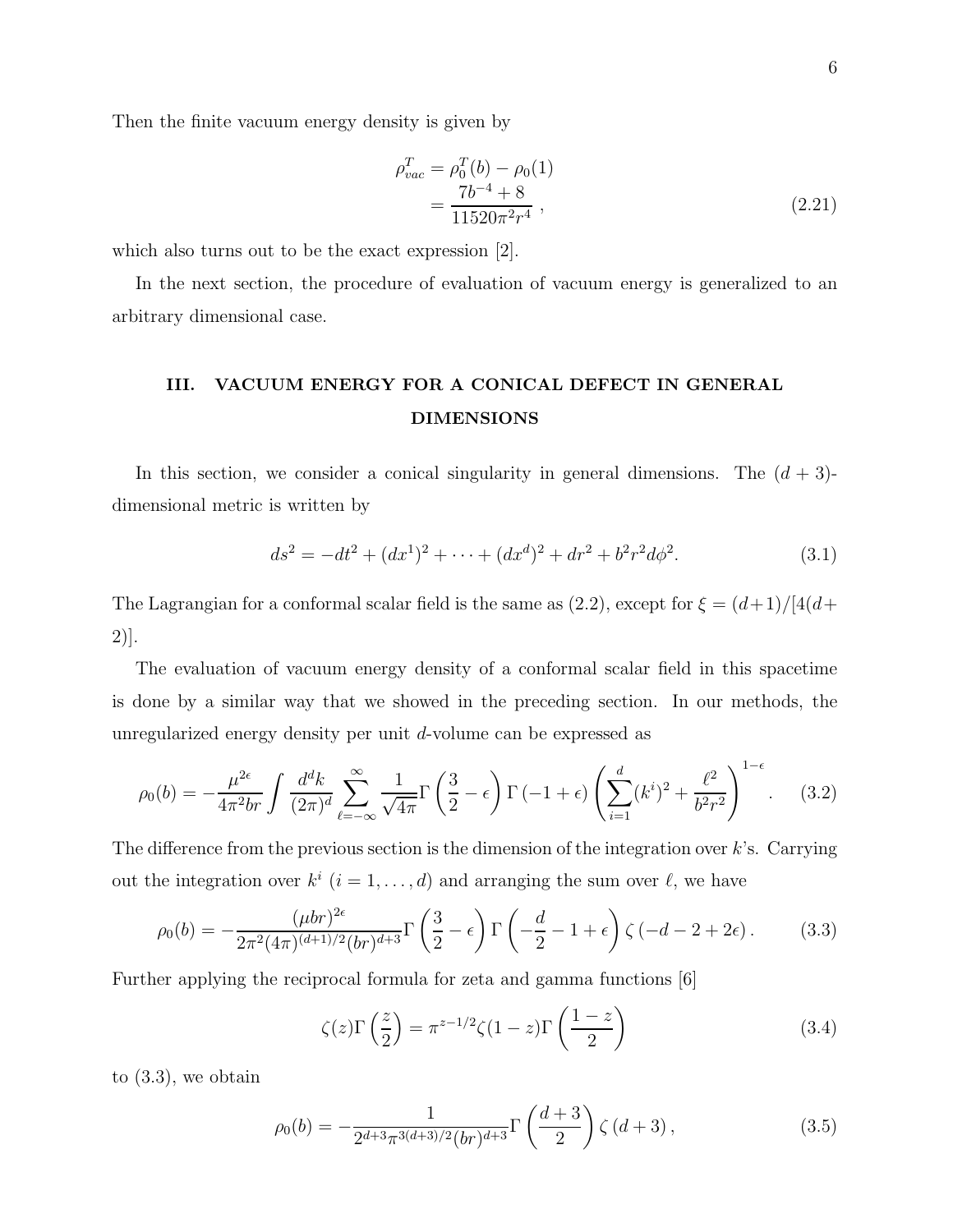

FIG. 1.  $r^3 \rho_{vac}$  as a function of  $b^{-1}$ . The solid line represents the exact value  $r^3 \rho_{vac:exact}$ , while the dashed line represents our approximation  $r^3 \rho_{vac:WKB}$ .

where the limit  $\epsilon \to 0$  has been taken.

Consequently, the regularized vacuum energy density for an untwisted conformal scalar filed is given by

$$
\rho_{vac} = \rho_0(b) - \rho_0(1) \n= -\frac{1}{(4\pi^3)^{(d+3)/2}r^{d+3}} \Gamma\left(\frac{d+3}{2}\right) \zeta(d+3) \left(\frac{1}{b^{d+3}} - 1\right)
$$
\n(3.6)

An exact result for  $d = 0$  has been shown by Souradeep and Sahni [7]. Their result is given by the form of integration,

$$
\rho_{vacexact} = -\frac{1}{16\pi^2 r^3} \int_0^\infty \frac{du}{\sinh u} \left( \frac{\coth u}{\sinh^2 u} - \frac{\coth u/b}{b^3 \sinh^2 u/b} \right),\tag{3.7}
$$

where the notation has been changed into ours.

On the other hand, our approximation (3.6) gives

$$
\rho_{vac:WKB} = -\frac{1}{16\pi^4 r^3} \zeta(3) \left(\frac{1}{b^3} - 1\right) ,\qquad (3.8)
$$

for  $d = 0$ .

The comparison between the exact and approximate results is displayed in FIG. 1. We conclude that the result of the WKB approximation is in excellent agreement with the exact value for the three-dimensional case  $(d = 0)$ .

### IV. VACUUM ENERGY AROUND A GLOBAL MONOPOLE

A global monopole [8] can be regarded as a geometrical point singularity with a deficit solid angle, if the finite-mass contribution is neglected. The metric of the spacetime describ-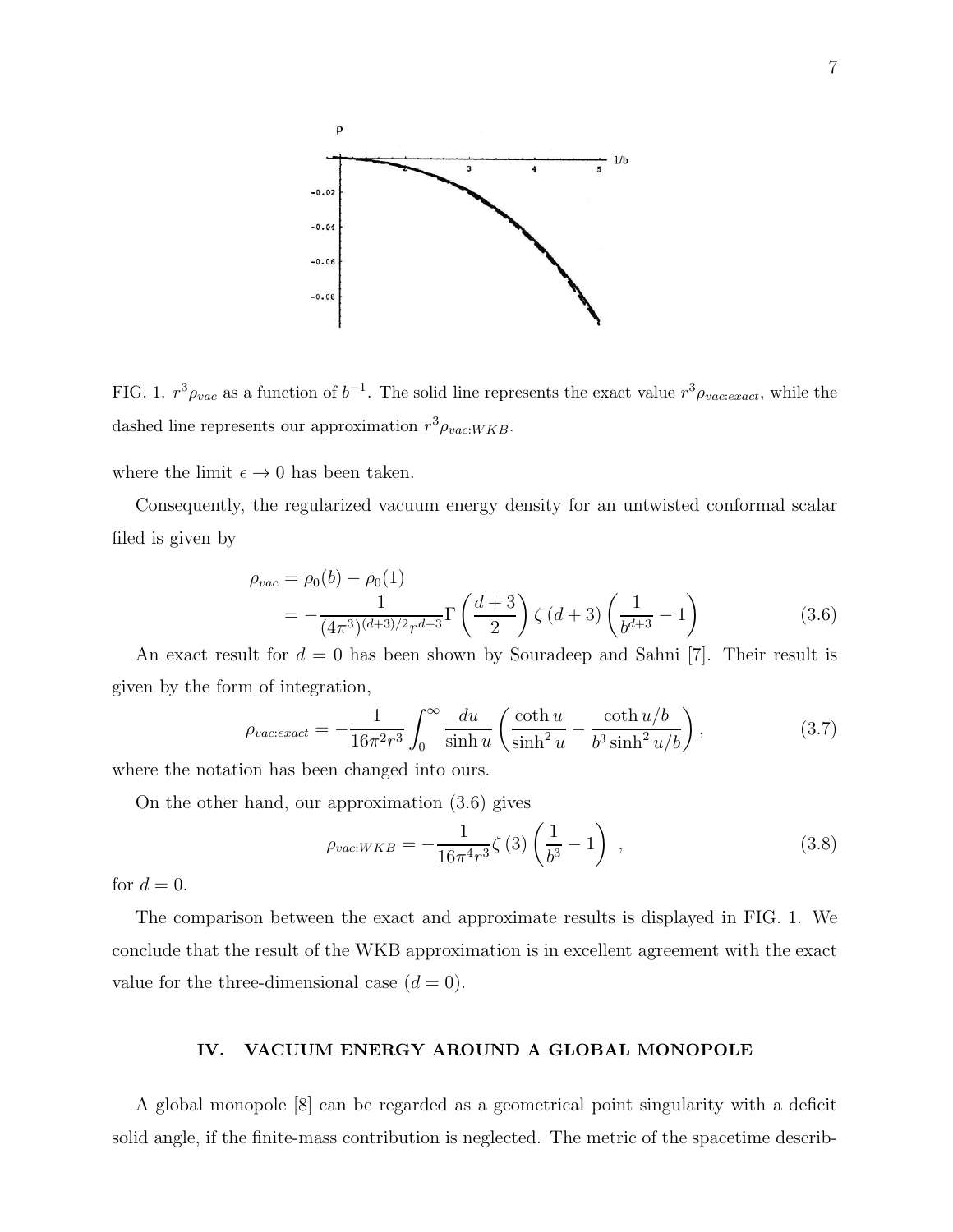,

ing a global monopole is

$$
ds^{2} = -dt^{2} + dr^{2} + b^{2}r^{2}(d\theta^{2} + \sin^{2}\theta \, d\phi^{2}).
$$
\n(4.1)

It is possible to generalize the metric to the  $(d + N + 1)$ -dimensional one,

$$
ds^{2} = -dt^{2} + (dx^{1})^{2} + \dots + (dx^{d})^{2} + dr^{2} + b^{2}r^{2}d\Omega_{N-1}^{2} , \qquad (4.2)
$$

where  $d\Omega_{N-1}^2$  is a line element on an  $(N-1)$ -sphere with a unit radius.

The derivation of the formal expression for the vacuum energy of a conformal scalar field in the spacetime described by the metric  $(4.2)$  can be done similarly to that in the previous sections.

We have only to notice a few differences.

- The coupling to the scalar curvature  $\xi$  is now  $(d + N 1)/[4(d + N)]$ .
- The value of the scalar curvature is nonzero for  $N \geq 3$ .
- The mode function takes the form

$$
\varphi = \frac{1}{r^{(N-2)/2}} e^{-i\omega t} e^{ikz} Y_{\ell\nu}^{(N-1)}(\Omega) \chi_{\omega k\ell}(r) ,
$$

where  $Y_{\ell\nu}^{(N-1)}(\Omega)$  is the generalized spherical function whose eigen value for the laplacian on  $S^{N-1}$  is  $\ell(\ell+N-2)$ .

Hence we obtain

$$
\rho_0(b) = -\frac{(\mu br)^{2\epsilon} \Gamma(N/2)}{2^{d+3} \pi^{(d+N+3)/2} (br)^{d+N+1}} \Gamma\left(\frac{3}{2} - \epsilon\right) \Gamma\left(-\frac{d}{2} - 1 + \epsilon\right) \sum_{\ell=0}^{\infty} D_{\ell} \left[ \left(\ell + \frac{N-2}{2}\right)^2 + \sigma^2 \right]^{\frac{d}{2}+1-\epsilon} (4.3)
$$

where

$$
D_{\ell} \equiv \frac{(2\ell + N - 2)(\ell + N - 3)!}{(N - 2)!\ell!} \,, \tag{4.4}
$$

and

$$
\sigma^2 \equiv \frac{(d+1)(N-2)}{4(d+N)}(1-b^2) \ . \tag{4.5}
$$

The choice  $d = 1$  and  $N = 2$  leads to the vacuum energy around a cosmic string (2.16), etc..

Various ways to regularize the divergent quantity are known [9]. Instead of investigating general treatment, we study here the "original" case with the metric (4.1)  $(d = 0 \text{ and } N = 3)$ ,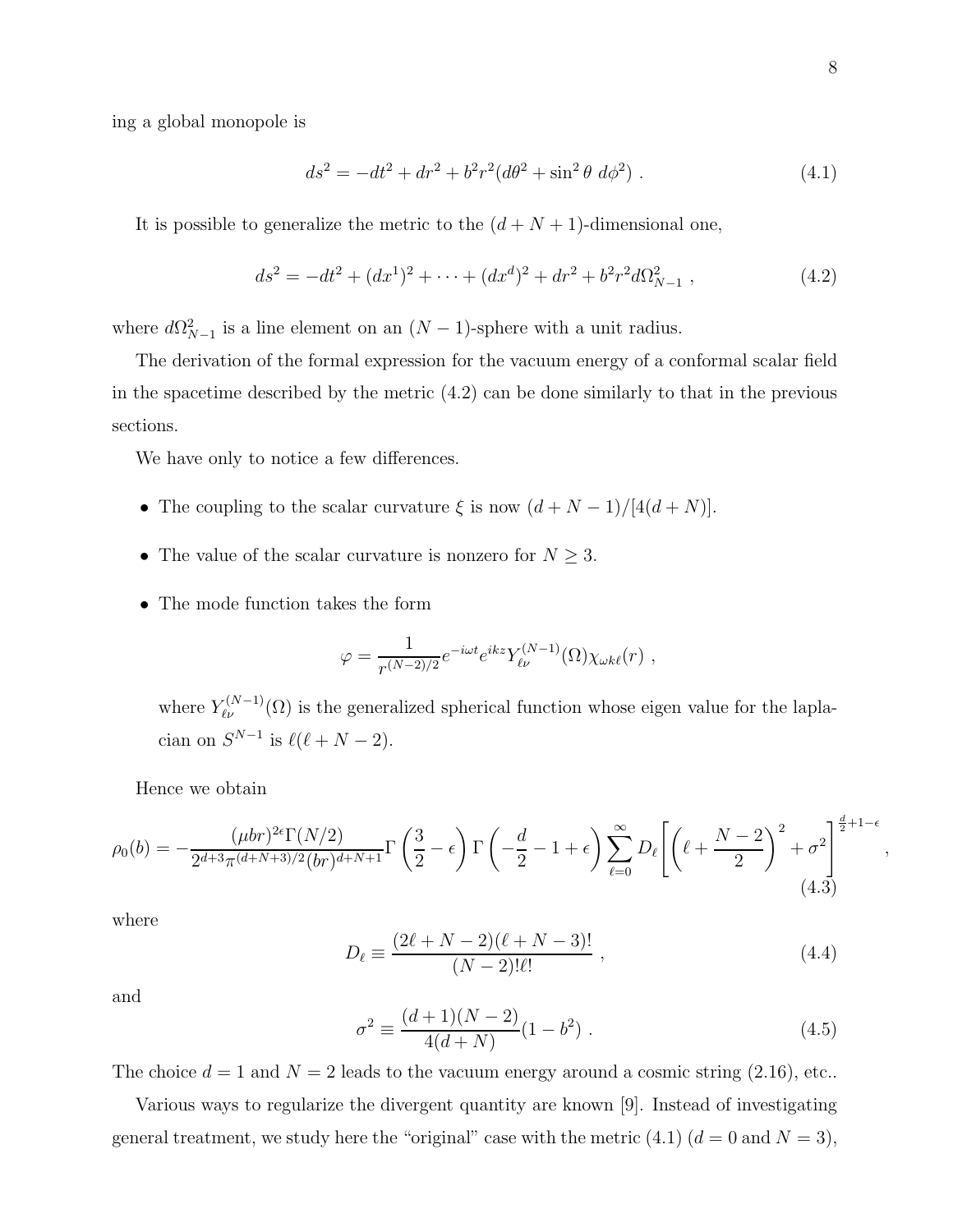i.e., the case with a global monopole at the origin. The generalization of this example to other cases is straightforward.

For  $d = 0$  and  $N = 3$ , (4.3) becomes

$$
\rho_0(b) = -\frac{(\mu br)^{2\epsilon}}{2^4 \pi^{5/2} (br)^4} \Gamma\left(\frac{3}{2} - \epsilon\right) \Gamma\left(-1 + \epsilon\right) \sum_{\ell=0}^{\infty} (2\ell+1) \left[ \left(\ell + \frac{1}{2}\right)^2 + \sigma^2 \right]^{1-\epsilon}, \quad (4.6)
$$

with

$$
\sigma^2 \equiv \frac{1 - b^2}{12} \tag{4.7}
$$

Using an expansion [9]

$$
\left[ \left( \ell + \frac{1}{2} \right)^2 + \sigma^2 \right]^{1-\epsilon} = \sum_{m=0}^{\infty} \frac{\Gamma(m-1+\epsilon)}{\Gamma(-1+\epsilon) m!} (-\sigma^2)^m \left( \ell + \frac{1}{2} \right)^{2-2\epsilon-2m}, \qquad (4.8)
$$

we rewrite  $(4.6)$  as

$$
\rho_0(b) = -\frac{(\mu br)^{2\epsilon}}{2^3 \pi^{5/2} (br)^4} \Gamma\left(\frac{3}{2} - \epsilon\right) \sum_{m=0}^{\infty} \frac{\Gamma(m-1+\epsilon)}{m!} (-\sigma^2)^m (2^{2m-3+2\epsilon} - 1) \zeta(2m-3+2\epsilon) \tag{4.9}
$$

For the first three terms in the sum diverges as  $1/\epsilon$  in the limit  $\epsilon \to 0$ , we introduce the renormalization scale  $\bar{\mu}$ , which involves the mass parameter  $\mu$ . We can regard that the divergence and other finite terms are absorbed into the choice of the renormalization scale.

Then we get the following expression in the limit of  $\epsilon \to 0$ :

$$
\rho_0(b) = -\frac{1}{768\pi^2 (br)^4} \left[ \frac{7}{10} - \frac{1}{3} (1 - b^2) + \frac{1}{6} (1 - b^2)^2 \right] \ln \bar{\mu} r \ . \tag{4.10}
$$

The result should be compared with the one obtained by Mazzitelli and Lousto [10]. In our notation, their result in [10] should read as

$$
\rho_{vac} = -\frac{1}{720\pi^2 (b\,r)^4} (1 - b^2) \left( 1 - \frac{1 - b^2}{2} \right) \ln \bar{\mu} r \;, \tag{4.11}
$$

since a factor two has been missed there (cf. [11]).

One can easily find that this coincides with the vacuum energy density obtained by our WKB approach  $\rho_{vac} = \rho_0(b) - \rho_0(1)$ , where  $\rho_0(b)$  is given in (4.10).

### V. SUMMARY

We have shown the validity of the WKB method to obtain one-loop vacuum energy density of a conformally invariant scalar field around geometrical defects.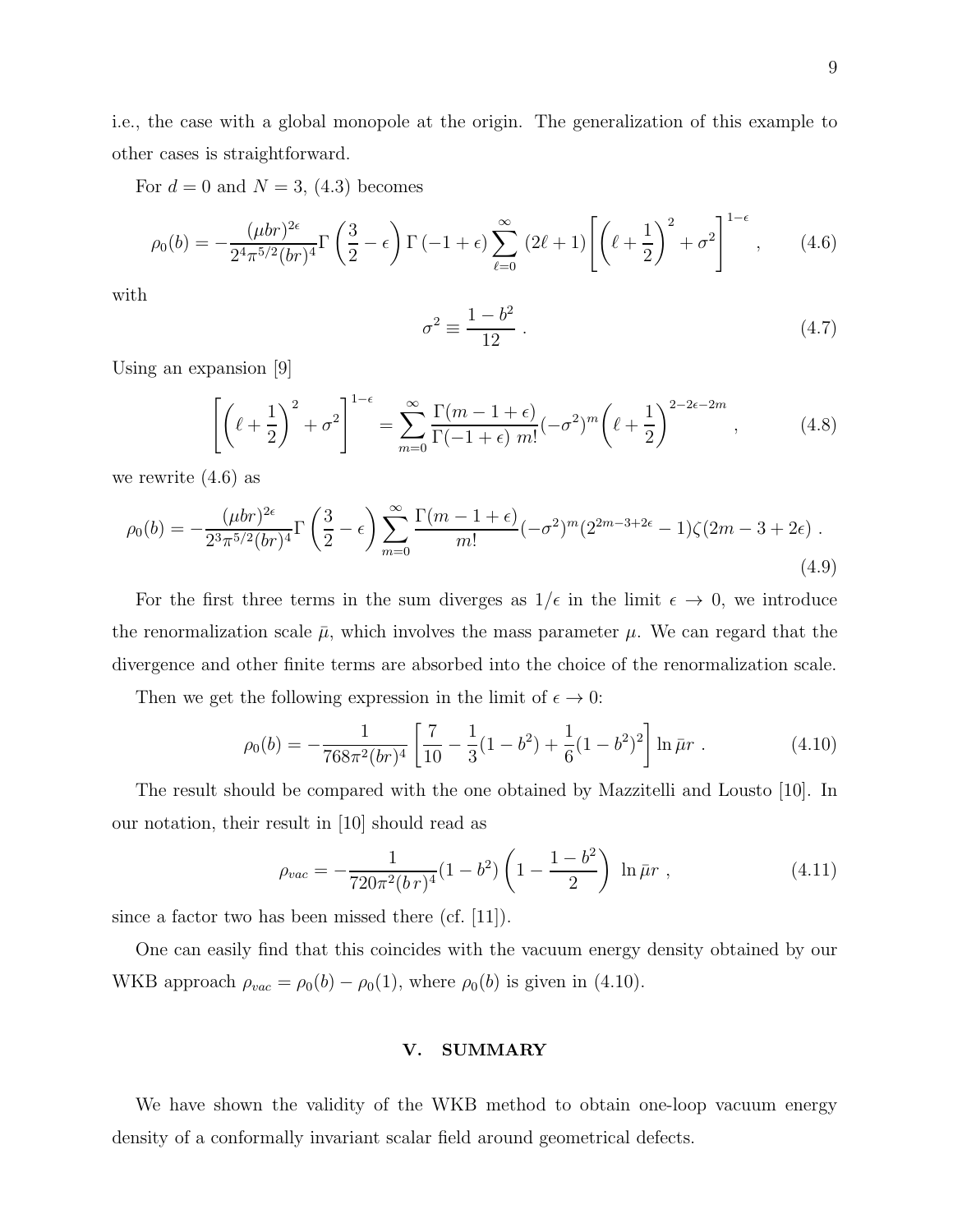In particular, for the case with a straight casmic string in four dimensional spacetime, we have found that the WKB evaluation reproduces an exact value of the vacuum energy density for untwisted or twisted conformal scalar fields. In the case with a three-dimensional conical spacetime, the WKB result is not an exact value but an excellent approximation of the vacuum energy density for a conformally invariant scalar field. The vacuum energy density around a global monopole has been calculated by the WKB method for a conformally invariant scalar field. The result coincides with the one obtained by another method.

The varidity of our WKB approach is ensured by the following.

- The background metric of the present model contains no dimensionful constants except for r.
- The Lagrangian for a scalar field in the present model is conformally invariant.
- The regularized quantity is considered to be largely relied on the divergence from rather high frequency modes.

It will be worth studying generalization of the WKB method to evaluation of free energy density of quantum fields in finite-temperature system with geometrical defects.

- [1] A.Vilenkin, Phys. Rev. D23, 852 (1981); Phys. Rep. 121, 263 (1985).
- [2] B. Linet, Phys. Rev. D35, 536 (1987). J. S. Dowker, Phys. Rev. D36, 3742 (1987). A. Sarmient and S. Hacyan, Phys. Rev. D38, 1331 (1988). A. G. Smith, in The Formation and Evolution of Cosmic Strings, edited by G. Gibbons, S. Hawking and T. Vachaspati (Cambridge University Press, Cambridge, 1989), P. 263. K. Shiraishi and S. Hirenzaki, Class. Q. Grav. 9, 2277 (1992). M. E. X. Guimarães and B. Linet, Commun. Math. Phys. 165 297, (1994). [3] G. Plunien, B. Müller and W. Greiner, Phys. Rep. 134, 87 (1986).
- E. Elizarde et al., Zeta Regularization Techniques with Applications (World Scientific, Singapore, 1994).
- [4] M. Abramowitz and I. A. Stegun (eds.), Handbook of mathematical functions (Dover, New York, 1972).